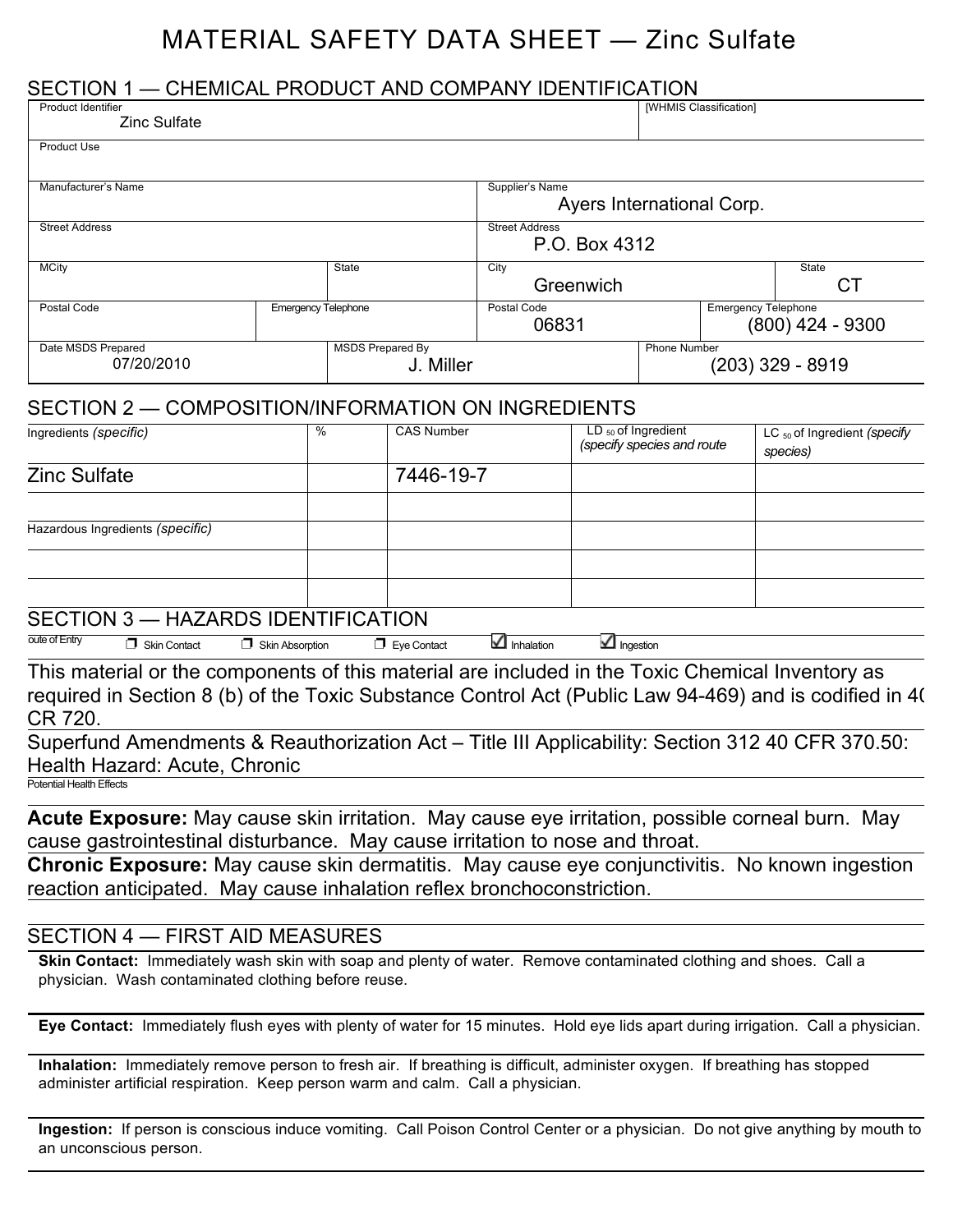## SECTION 5 — FIRE FIGHTING MEASURES

| Flammable<br>⊻ №<br>$\n  T Yes$                                                                                                                | If yes, under which conditions?        |                                                  |  |  |
|------------------------------------------------------------------------------------------------------------------------------------------------|----------------------------------------|--------------------------------------------------|--|--|
| Means of Extinction: Dry chemical, carbon dioxide or foam. Water may be ineffective, but water spray or fog may be used as<br>a cooling agent. |                                        |                                                  |  |  |
| Flashpoint (° C) and Method                                                                                                                    | Upper Flammable Limit (% by volume)    | Lower Flammable Limit (% by volume)              |  |  |
| Autoignition Temperature (°C)                                                                                                                  | Explosion Data - Sensitivity to Impact | Explosion Data - Sensitivity to Static Discharge |  |  |
| Fire and Explosion Hazards: May release toxic oxides of zinc and sulfur in a fire.                                                             |                                        |                                                  |  |  |
| [NFPA]                                                                                                                                         |                                        |                                                  |  |  |

## SECTION 6 — ACCIDENTAL RELEASE MEASURES

#### Leak and Spill Procedures

**Spills or Leaks:** Comply with federal, state and local regulations on reporting spills. Confine spill or leak to as small an area as possible. Vacuum or shovel spilled material into clean, dry containers and dispose of according to federal, state and local regulations. Zinc sulfate solutions should be flushed with plenty of water to an approved chemical sewer.

## SECTION 7 — HANDLING AND STORAGE

Handling Procedures and Equipment

See Section 8 for personal protective equipment.

**General Guidelines:** Known concentrations <PEL with oxygen levels >19.5%. No respirator is required. Known concentrations >PEL <IDLH with oxygen levels >19.5%. Air purifying full facepiece respirator with high-efficient particulate filters.

Unknown concentration and/or .IDLH and/or oxygen levels <19.5%. Self contained breathing apparatus with full facepiece operated in pressure-demand or other positive pressure mode. Supplied-air respirator with full facepiece operated in pressure demand or other positive pressure mode in combination with an auxiliary self-contained breathing apparatus operated in pressuredemand or other positive pressure mode.

## SECTION 8 — EXPOSURE CONTROL / PERSONAL PROTECTION

| <b>Exposure Limits</b>                                                                                                                                                                                                                                                                                                                                                                                                                                                                                                                                                                                                                                                   |                  |                 |                   |                        |              |
|--------------------------------------------------------------------------------------------------------------------------------------------------------------------------------------------------------------------------------------------------------------------------------------------------------------------------------------------------------------------------------------------------------------------------------------------------------------------------------------------------------------------------------------------------------------------------------------------------------------------------------------------------------------------------|------------------|-----------------|-------------------|------------------------|--------------|
|                                                                                                                                                                                                                                                                                                                                                                                                                                                                                                                                                                                                                                                                          | $\Box$ ACGIH TLV | $\Box$ OSHA PEL |                   | $\Box$ Other (specify) |              |
| Specific Engineering Controls (such as ventilation, enclosed process)                                                                                                                                                                                                                                                                                                                                                                                                                                                                                                                                                                                                    |                  |                 |                   |                        |              |
| <b>Ventilation:</b> Provide local exhaust or process enclosing<br>ventilation to maintain exposures below OSHA guidelines 29<br>CFR 1910.1000 subpart 7.                                                                                                                                                                                                                                                                                                                                                                                                                                                                                                                 |                  |                 |                   |                        |              |
| Personal Protective Equipment   Gloves                                                                                                                                                                                                                                                                                                                                                                                                                                                                                                                                                                                                                                   | Respirator       | $\Delta$ Eye    | <b>T</b> Footwear | $\Box$ Clothing        | $\Box$ Other |
| <b>Respirators:</b> if exposure cannot be maintained at or below established OSHA guidelines, respiratory protection must be provided<br>in accordance with 29 CFR 1910.134 requirements.<br><b>Skin Protection:</b> Wear appropriate protective clothing and chemical resistance gloves as needed to prevent skin contact.<br>Consult manufacturer to determine appropriate type of gloves or clothing for your particular application. Clean contaminated<br>clothing and protective equipment before reuse. Wash thoroughly after handling material.<br>Eye Protection: Wear splash proof or dust proof safety goggles wherever there is a potential for eye contact. |                  |                 |                   |                        |              |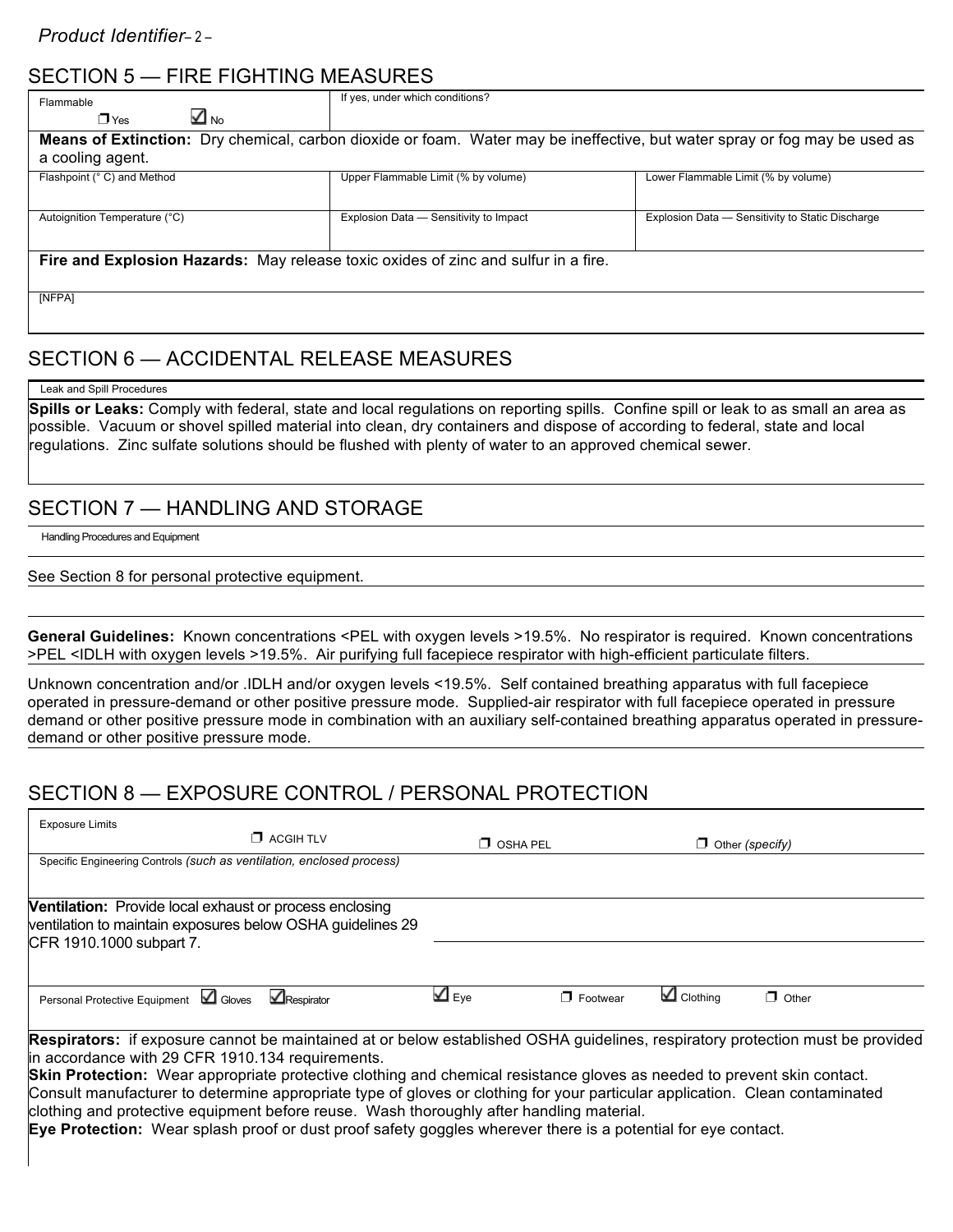## SECTION 9 — PHYSICAL AND CHEMICAL PROPERTIES

| <b>Physical State</b>          | Odor and Appearance                   | Odor Threshold (ppm)                         |
|--------------------------------|---------------------------------------|----------------------------------------------|
| White powder or granules       | White powder or ganules               |                                              |
| Specific Gravity<br>3.28       | Vapor Density (air = $1$ )            | Vapor Pressure (mmHg)                        |
| <b>Evaporation Rate</b><br>N/A | Boiling Point (° C)<br>N/A            | Crystallization Point (° F)<br>70 degrees    |
| pH                             | Coefficient of Water/Oil Distribution | [Solubility in Water]<br>30% at 70 degrees F |

## SECTION 10 - STABILITY AND REACTIVITY

| <b>Chemical Stability</b>                         | If no, under which conditions? |
|---------------------------------------------------|--------------------------------|
| $\Box$ Yes $\Box$ No                              |                                |
| Incompatibility with Other Substances<br>$Ives$ D | If yes, which ones?            |
| N o                                               |                                |

**Thermal Decomposition:** May release toxic and hazardous oxides of zinc and sulfur.

Reactivity, and under what conditions?

Hazardous Decomposition Products

#### Hazardous polymerization will not occur.

### SECTION 11 — TOXICOLOGICAL INFORMATION

Effects of Acute Exposure

No data

Effects of chronic exposure

No data

| Irritancy of Product                 |                           |  |  |  |
|--------------------------------------|---------------------------|--|--|--|
| Skin sensitization                   | Respiratory sensitization |  |  |  |
| Carcinogenicity-IARC                 | Carcinogenicity - ACGIH   |  |  |  |
| Reproductive toxicity                | Teratogenicity            |  |  |  |
| Embrotoxicity                        | Mutagenicity              |  |  |  |
| Name of synergistic products/effects |                           |  |  |  |